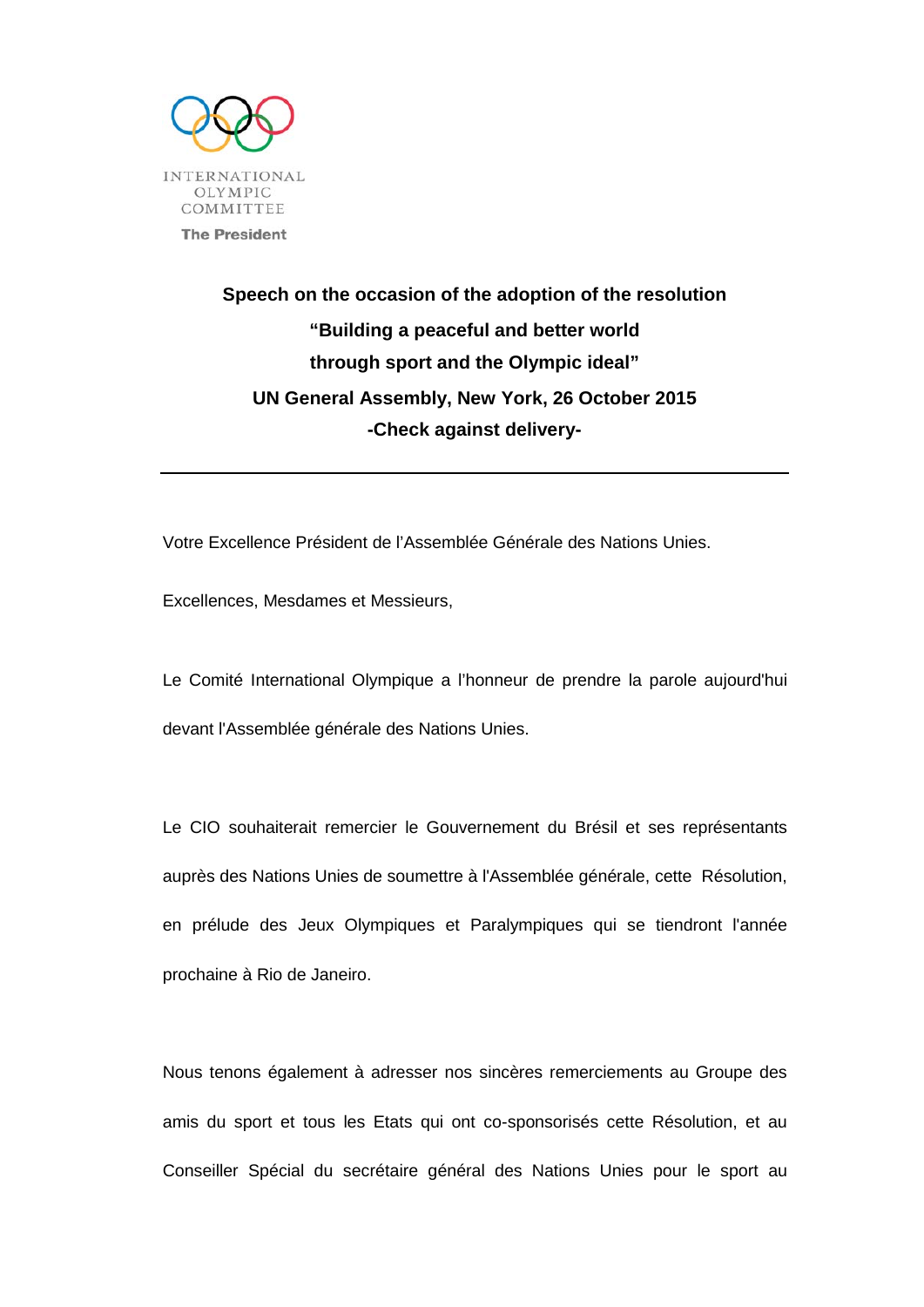service du développement et de la paix pour leur soutien en vue de l'intégration du sport dans les travaux des Nations Unies.

Both the United Nations and the IOC are built on the shared values of tolerance, solidarity and peace. The UN Secretary-General Ban Ki-moon described this in the best way: "Olympic Principles are United Nations Principles."

The IOC applauds the General Assembly once more for recognizing sport as an important enabler to foster peace and understanding in the 2030 Agenda for Sustainable Development.

As during the most recent UN Sustainable Development Summit, I want to emphasize that the United Nations and all its Member States can count on the unwavering support of the IOC to achieve our common goal of the peaceful development of humankind.

With our Olympic Agenda 2020 we are fully aligned with the United Nations 2030 Agenda. In particular this is true for Goal 16 of the SDGs, which is about building accountable, effective and inclusive institutions. The IOC with its Olympic Agenda 2020 has ensured that we are in compliance with the highest standards of good governance and transparency. In this respect, we are asking other major sports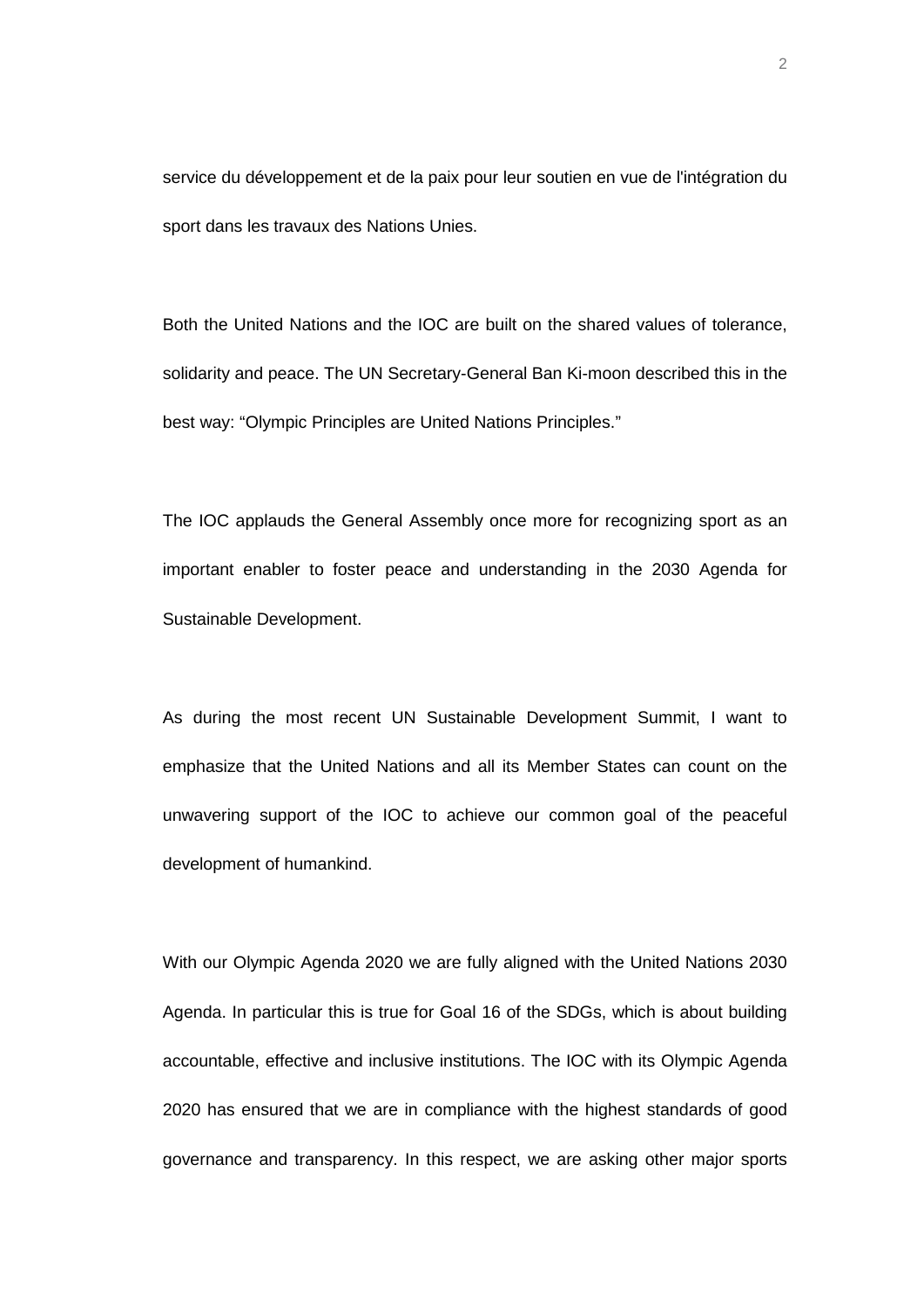organizations to undertake the necessary and swift reforms in order to restore their reputation.

The Olympic Truce stands for our shared values of tolerance, solidarity and peace. Sport is in a unique position to put the spirit of the Olympic Truce into practice. Sport is the only area of human existence that has achieved universal law. Regardless of where in the world we practice sport, the rules are the same and apply to everyone. They are based on our shared values. Sport is always about building bridges it is never about erecting walls.

We can only build bridges if our autonomy and our neutrality are respected. In the mutual interest of both sport and politics, I urge you to continue to protect and strengthen the autonomy of sport, as you did when you passed a UN resolution recognizing the autonomy of sport last October.

In Olympic sport, all people are equal, regardless of their race, gender, social status, cultural background, faith or belief. This fundamental principle of nondiscrimination allows sport to promote peace and understanding among all people.

The Olympic Games are the culmination of this vision. The Olympic Games are the time when the values of tolerance, solidarity and peace are brought to life. This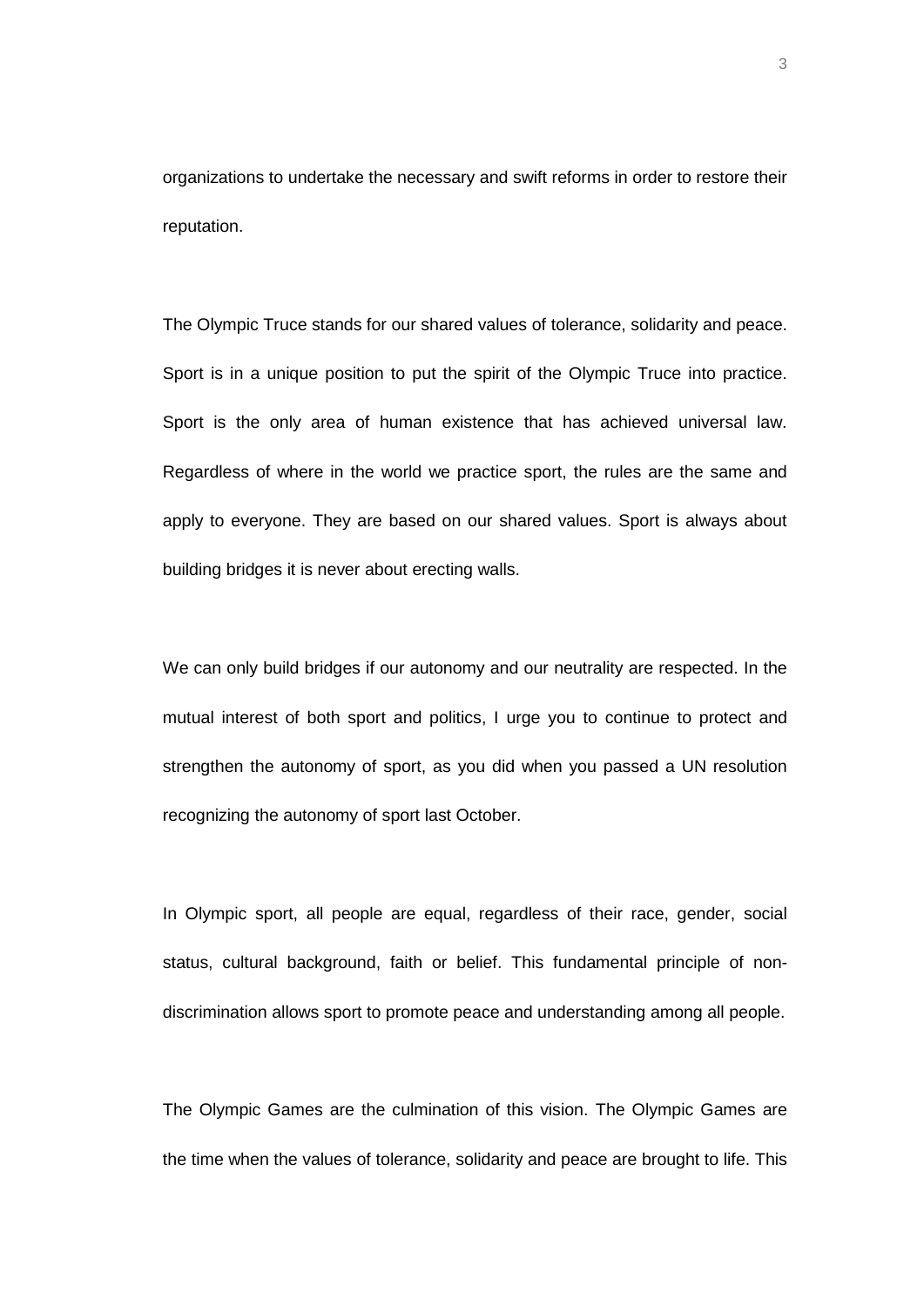is the time when the international community comes together for peaceful competition.

In the Olympic Village, we see tolerance and solidarity in their purest form. Athletes from all 206 National Olympic Committees are living together in harmony and without any kind of discrimination. This is the true spirit of "Olympic Unity in Diversity": athletes from every corner of the world, living together under one roof.

In what is literally a global village, the athletes get to know and understand each other not just on a human level by sharing their experiences, emotions and meals. They share also their respect for excellence, victory and defeat. In this way, the Olympic athletes set an example to the whole world that it is possible to engage in competition while living peacefully together at the same time.

In this Olympic Spirit of peace and solidarity the IOC is together with the UNHCR assisting refugees all over the world by giving them activity, hope and selfconfidence through sport.

The UN Secretary-General has appointed our Honorary President Jacques Rogge as Special Envoy on Youth Refugees and Sport in 2014. The IOC is happy to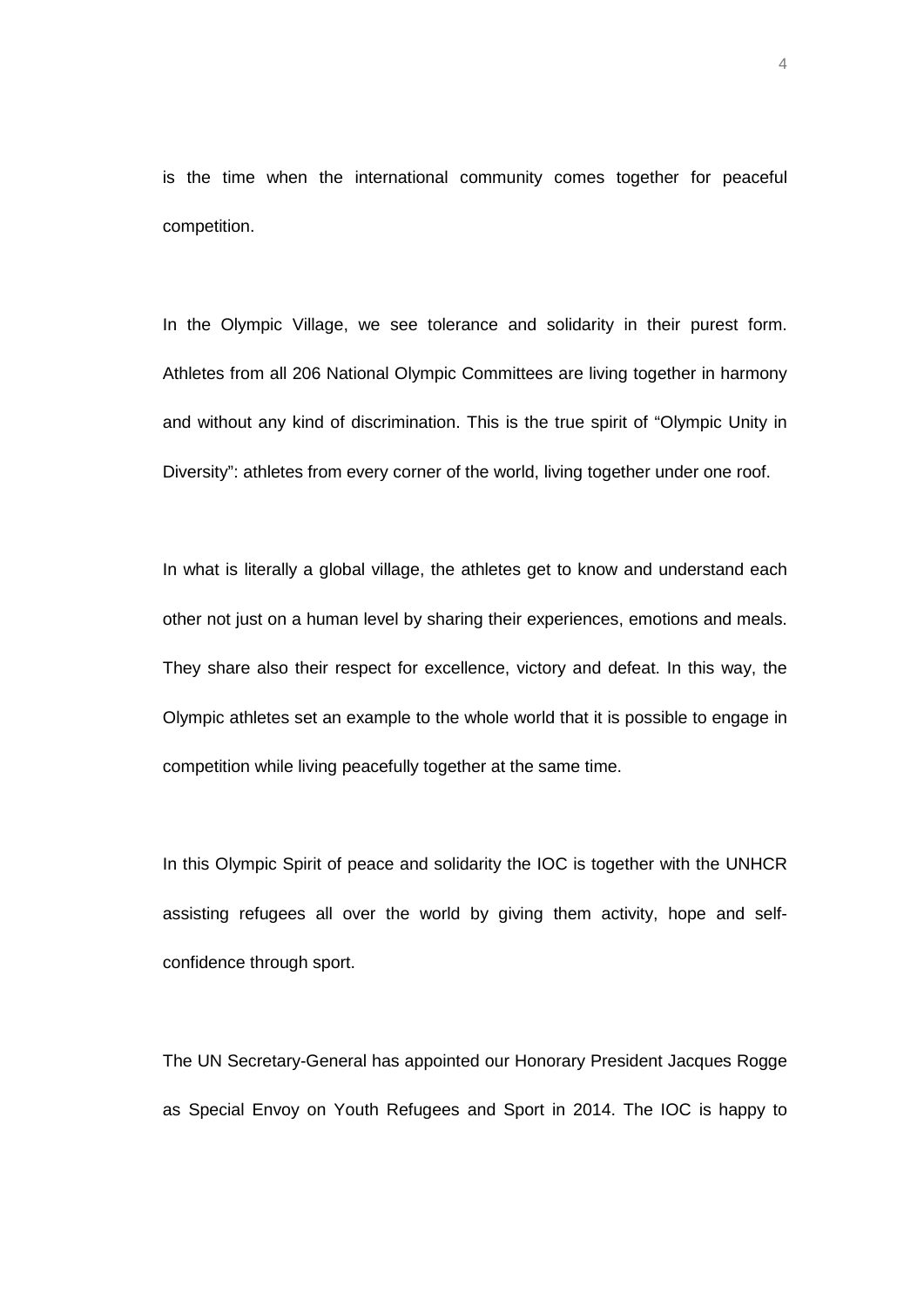support these activities financially and has additionally created a fund of 2 million US dollars to bring hope through sport to refugees.

At the same time, we are assisting high-level refugee athletes to continue their sports careers. We help them to make their dream of sporting excellence come true even when they have to flee from violence and hunger. I would like to appeal to all UN Member States to help us to identify such hopeful great athletes.

At present, none of these athletes would have the chance to participate in the Olympic Games even if being qualified from the sports point of view, because with their refugee status they are left without a home country and National Olympic Committee to represent.

Today, I am happy to announce to this UN General Assembly that the International Olympic Committee will invite the highest qualified refugee athletes to participate in the Olympic Games Rio de Janeiro 2016. Having no national team to belong to, having no flag to march behind, having no national anthem to be played, these refugee athletes will be welcomed to the Olympic Games with the Olympic Flag and with the Olympic Anthem. They will have a home together with all the other 11,000 athletes from 206 National Olympic Committees in the Olympic Village.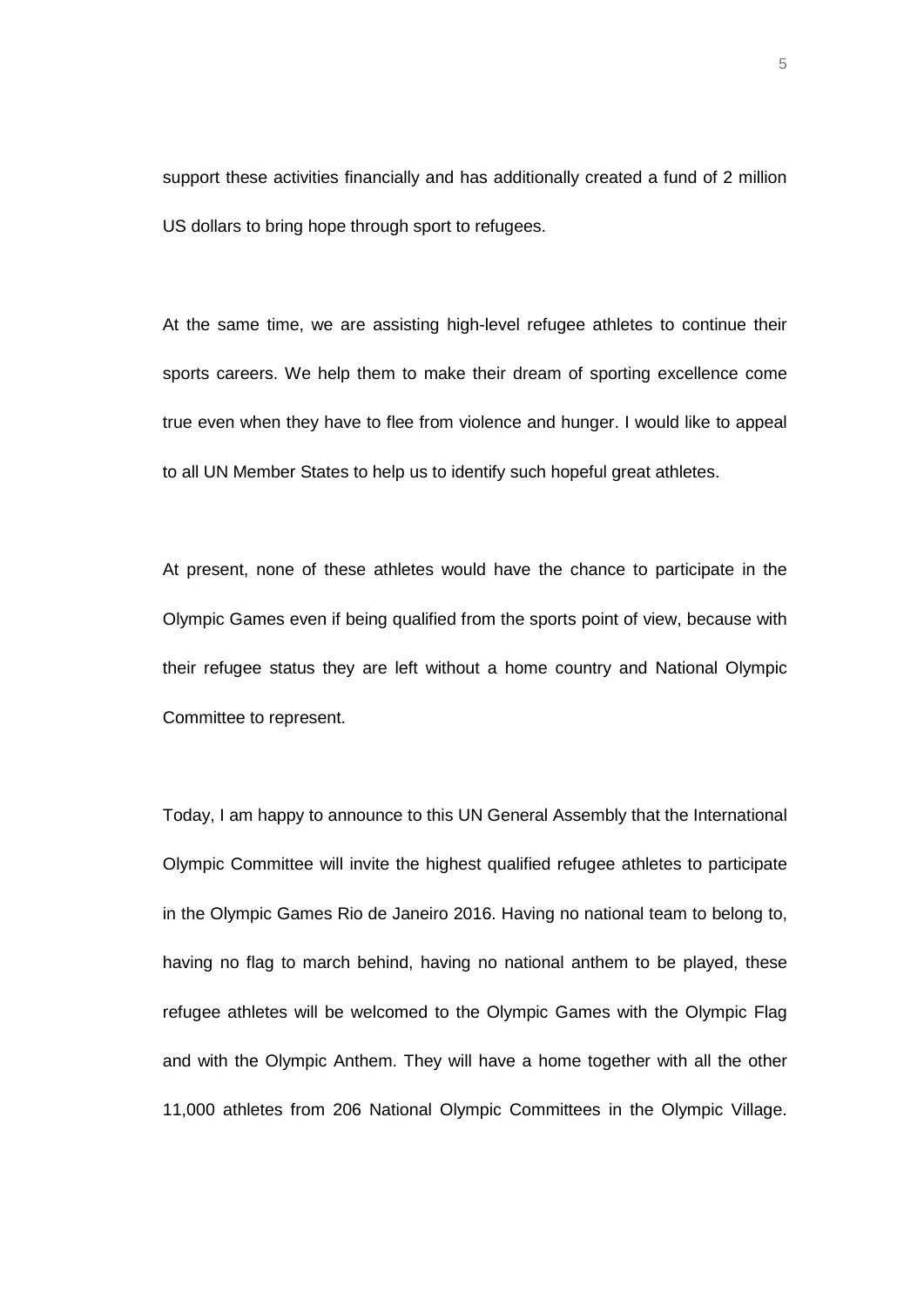This will be a symbol of hope for all the refugees in our world, and will make the world better aware of the magnitude of this crisis.

Another wonderful example of how sport can promote peace and inclusion happened recently with the recognition of the NOC of South Sudan by the IOC. With this recognition, we wanted to send a signal of hope to a young nation and its people – a signal of hope, because sport always builds bridges between all people and cultures. The President of this newly recognized NOC of South Sudan thanked the IOC Session by saying: "Now we will arm our young people with sport, and not with guns."

This is the spirit of the Olympic Truce that you will be upholding by supporting today's resolution.

The Olympic Games are the moment when the international community comes together to celebrate our common humanity. There is no doubt in my mind that the upcoming Olympic and Paralympic Games Rio de Janeiro 2016 will provide a spectacular stage to showcase the best of the human spirit.

We can look forward to inspiring Olympic Games. I would like to reiterate the warm-hearted invitation to the international community to come together in Rio de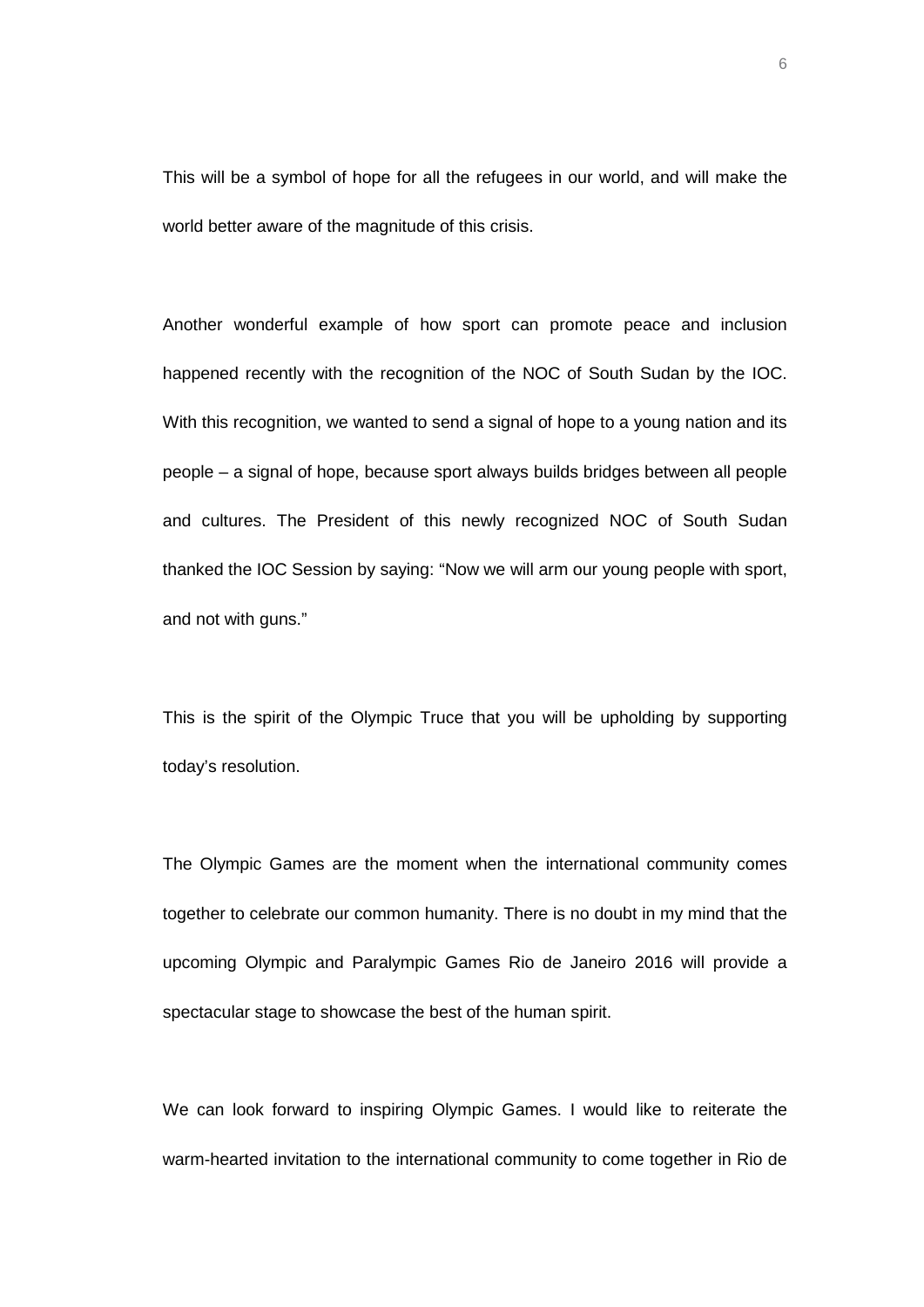Janeiro in 2016, as expressed by the Organizing Committee so ably led by our friend and colleague Carlos Nuzman. Brazil and the Brazilians will enthusiastically welcome the world and overwhelm us with their joy of life and their passion for sport. Through the Olympic Games, the Brazilian people will remind the world of their unique combination of passion and efficiency.

History will talk about a Rio de Janeiro before the Olympic Games and a much better Rio de Janeiro, after the Olympic Games. Rio de Janeiro is building a legacy of the Olympic Games through very concrete measures. A much needed improvement of the public transportation system and education programmes for all will benefit generations to come. The Olympic Games in Rio de Janeiro are already now a symbol for the efforts of Brazil to build a better future for all its citizens.

The values of tolerance, solidarity and peace are a central part of Rio de Janeiro's legacy for the Brazilians. They will showcase sport as a key tool for peace, social inclusion and tolerance, in the fight against racial, ethnic or gender discrimination. I would like to commend the efforts by Brazil and the Paralympic Movement to promote the rights and inclusion of persons with disabilities at the Paralympics and beyond. This is another example of how sport can inspire social progress. Another example of this is the cooperation between the IOC and UNWomen. Our joint